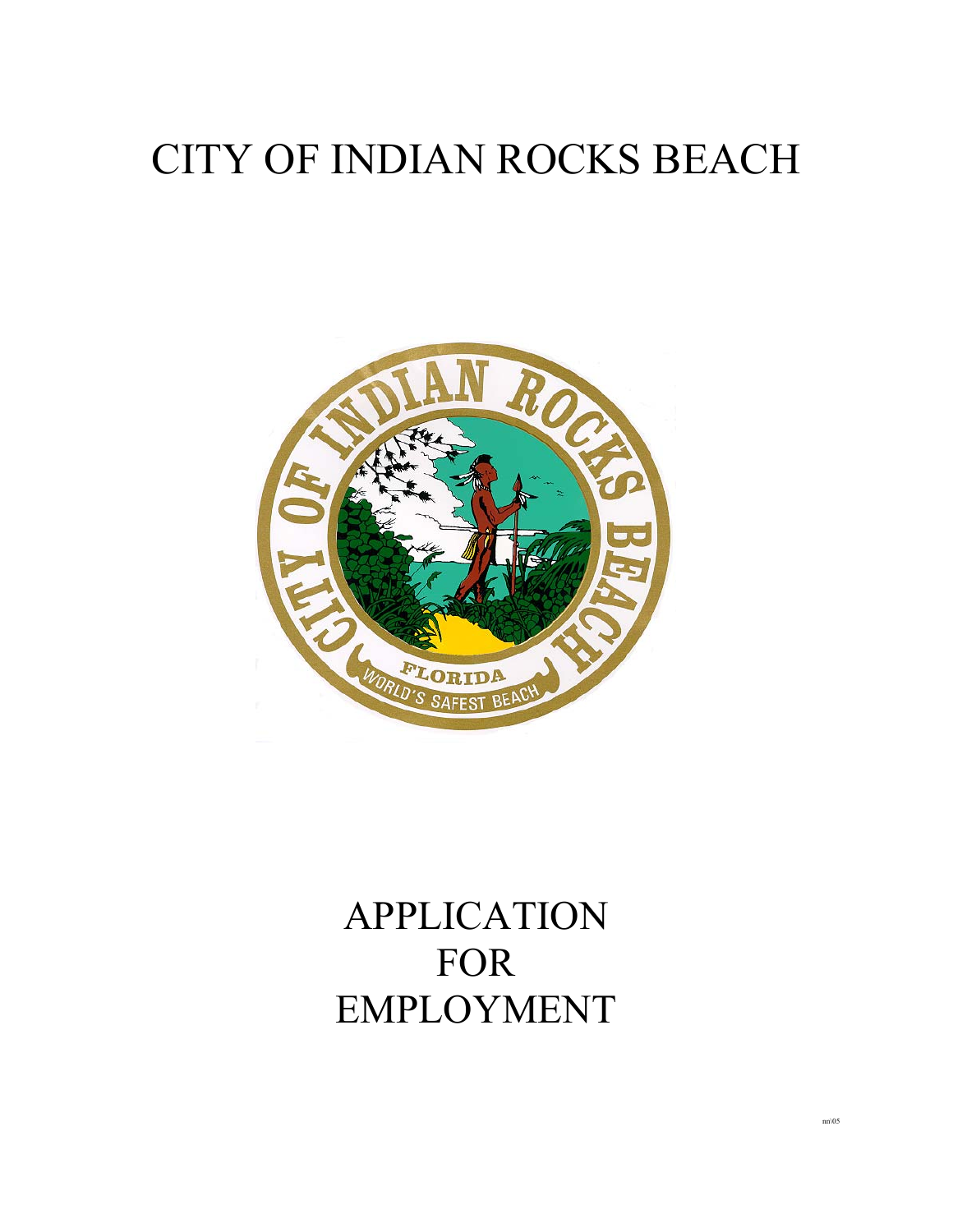The City of Indian Rocks Beach is an equal opportunity employer and will not discriminate on the basis of race, color, sex, religion, national origin, marital status or disability.

 In order to be considered for employment, you must complete and sign this application. Incomplete and/or unsigned applications will not be considered. All information on this application is subject to verification.

Assistance in completing this application is available upon request.

| PERSONAL DATA                                                                                                                               | <b>Please Print</b> |  |
|---------------------------------------------------------------------------------------------------------------------------------------------|---------------------|--|
|                                                                                                                                             |                     |  |
|                                                                                                                                             |                     |  |
|                                                                                                                                             |                     |  |
|                                                                                                                                             |                     |  |
|                                                                                                                                             | Phone Number        |  |
|                                                                                                                                             |                     |  |
| Are you legally eligible to work in the United States? Yes                                                                                  | $\rm{No}$           |  |
| Are you related to anyone employed with the City of Indian Rocks Beach? Yes                                                                 | No                  |  |
|                                                                                                                                             |                     |  |
|                                                                                                                                             | Name of Employee    |  |
| Position held                                                                                                                               | Relationship        |  |
|                                                                                                                                             |                     |  |
| Have you ever been convicted of any crime or pled nolo contendre (no contest) to a crime,<br>regardless of adjudication? $Yes \cup No \cup$ |                     |  |
|                                                                                                                                             |                     |  |

Answering "yes" may not necessarily disqualify you from consideration from employment. A number of factors, such as the nature of the offense, your age at the time, etc. will be considered.

\_\_\_\_\_\_\_\_\_\_\_\_\_\_\_\_\_\_\_\_\_\_\_\_\_\_\_\_\_\_\_\_\_\_\_\_\_\_\_\_\_\_\_\_\_\_\_\_\_\_\_\_\_\_\_\_\_\_\_\_\_\_\_\_\_\_\_\_\_\_\_\_\_\_\_\_\_\_\_\_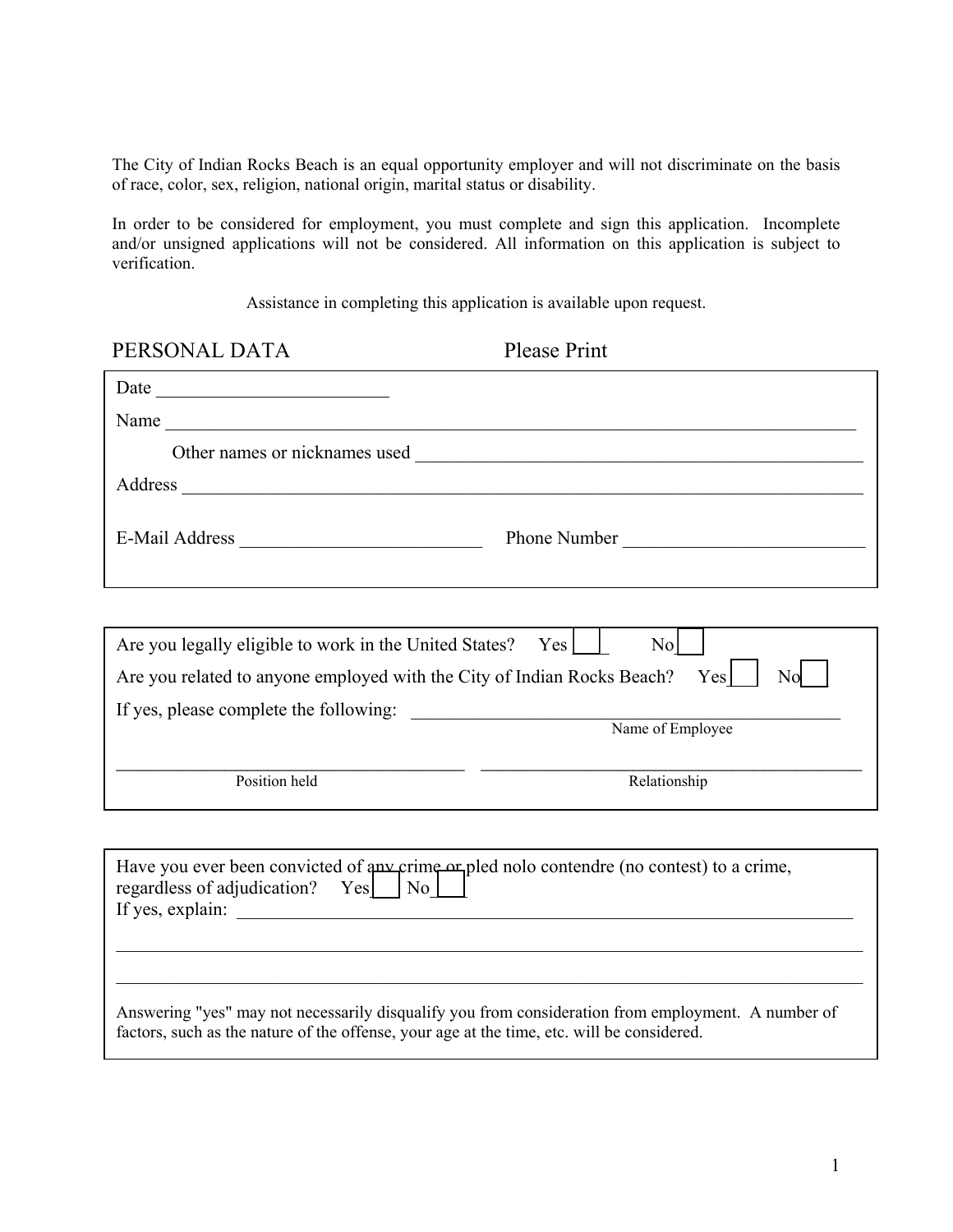## EMPLOYMENT DESIRED

| Position you are applying for                                                                                                         |                                               |                                 |                |                           |                |       |
|---------------------------------------------------------------------------------------------------------------------------------------|-----------------------------------------------|---------------------------------|----------------|---------------------------|----------------|-------|
|                                                                                                                                       | Date available to start<br>Salary desired: \$ |                                 |                |                           |                |       |
| How did you hear about position                                                                                                       |                                               |                                 |                |                           |                |       |
| Can you perform esseptial functions of the position for which you are applying, with or without reasonable<br>accommodation? Yes   No |                                               |                                 |                |                           |                |       |
| Type of employment applying for: Full Time Part Time Temporary _______                                                                |                                               |                                 |                |                           |                |       |
| For <b>part-time</b> employment, list days & hours available:                                                                         |                                               |                                 |                | Temporary Dates Available |                |       |
|                                                                                                                                       |                                               |                                 |                |                           |                |       |
|                                                                                                                                       |                                               |                                 |                |                           |                |       |
|                                                                                                                                       |                                               |                                 |                |                           |                |       |
| <b>EDUCATIONAL</b>                                                                                                                    |                                               |                                 |                |                           |                |       |
| High School: Did you graduate from high school?                                                                                       |                                               |                                 |                |                           | $Yes$ No $N$   |       |
|                                                                                                                                       |                                               | If no, do you possess a G.E.D.? |                |                           | Yes No         |       |
|                                                                                                                                       |                                               |                                 |                |                           |                |       |
| <b>Last High School Attended:</b>                                                                                                     |                                               |                                 |                |                           |                |       |
|                                                                                                                                       | Name                                          |                                 |                |                           | Location       |       |
|                                                                                                                                       |                                               |                                 |                |                           |                |       |
| <b>College or University:</b>                                                                                                         |                                               |                                 |                |                           |                |       |
| Name                                                                                                                                  | Location                                      |                                 | Dates Attended |                           | Degree Awarded | Major |
|                                                                                                                                       |                                               |                                 |                |                           |                |       |
|                                                                                                                                       |                                               |                                 |                |                           |                |       |
|                                                                                                                                       |                                               |                                 |                |                           |                |       |
|                                                                                                                                       |                                               |                                 |                |                           |                |       |
| <b>Vocational, Trade, Training:</b>                                                                                                   |                                               |                                 |                |                           |                |       |
| Type of Training                                                                                                                      |                                               |                                 | Conducted By   |                           | Date Completed |       |
|                                                                                                                                       |                                               |                                 |                |                           |                |       |
|                                                                                                                                       |                                               |                                 |                |                           |                |       |
|                                                                                                                                       |                                               |                                 |                |                           |                |       |
| <b>Additional Education Information:</b>                                                                                              |                                               |                                 |                |                           |                |       |
|                                                                                                                                       |                                               |                                 |                |                           |                |       |
|                                                                                                                                       |                                               |                                 |                |                           |                |       |
|                                                                                                                                       |                                               |                                 |                |                           |                |       |

**\_\_\_\_\_\_\_\_\_\_\_\_\_\_\_\_\_\_\_\_\_\_\_\_\_\_\_\_\_\_\_\_\_\_\_\_\_\_\_\_\_\_\_\_\_\_\_\_\_\_\_\_\_\_\_\_\_\_\_\_\_\_\_\_\_\_\_\_\_\_\_\_\_\_\_\_\_\_\_\_\_\_\_\_\_\_ \_\_\_\_\_\_\_\_\_\_\_\_\_\_\_\_\_\_\_\_\_\_\_\_\_\_\_\_\_\_\_\_\_\_\_\_\_\_\_\_\_\_\_\_\_\_\_\_\_\_\_\_\_\_\_\_\_\_\_\_\_\_\_\_\_\_\_\_\_\_\_\_\_\_\_\_\_\_\_\_\_\_\_\_** 

### **Professional Memberships:**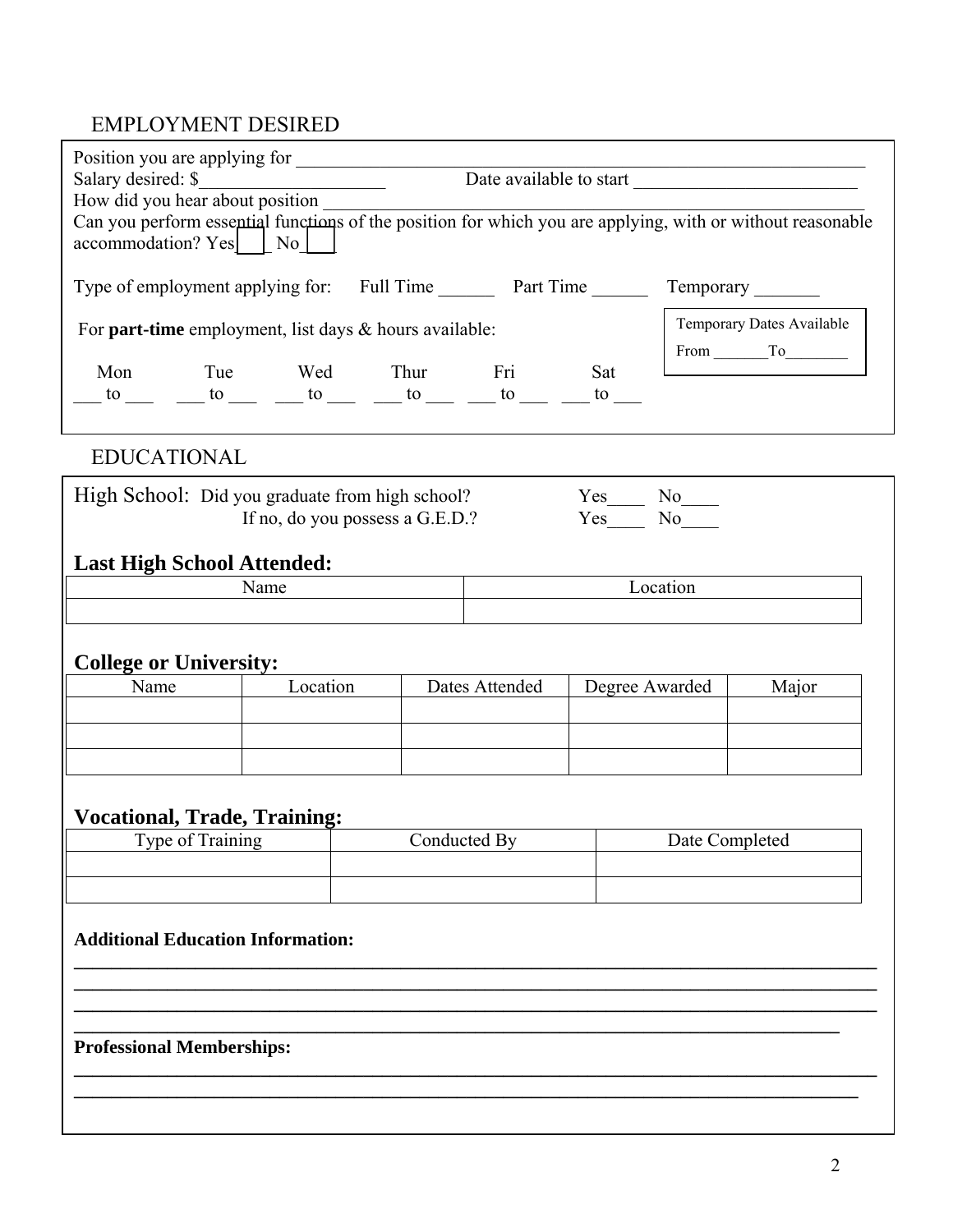| Address and the contract of the contract of the contract of the contract of the contract of the contract of the contract of the contract of the contract of the contract of the contract of the contract of the contract of th |  |
|--------------------------------------------------------------------------------------------------------------------------------------------------------------------------------------------------------------------------------|--|
| Immediate Supervisor Name                                                                                                                                                                                                      |  |
|                                                                                                                                                                                                                                |  |
| $Position(s)$ $Held$                                                                                                                                                                                                           |  |
| Reason for Leaving<br><u>Example 2008</u>                                                                                                                                                                                      |  |
|                                                                                                                                                                                                                                |  |
| Address and the contract of the contract of the contract of the contract of the contract of the contract of the contract of the contract of the contract of the contract of the contract of the contract of the contract of th |  |
| Phone Immediate Supervisor Name                                                                                                                                                                                                |  |
|                                                                                                                                                                                                                                |  |
|                                                                                                                                                                                                                                |  |
|                                                                                                                                                                                                                                |  |
| Reason for Leaving https://www.archive.com/www.archive.com/www.archive.com/www.archive.com/www.archive.com/www.archive.com/www.archive.com/www.archive.com/www.archive.com/www.archive.com/www.archive.com/www.archive.com/www |  |
|                                                                                                                                                                                                                                |  |
| Address                                                                                                                                                                                                                        |  |
| Immediate Supervisor Name                                                                                                                                                                                                      |  |
|                                                                                                                                                                                                                                |  |
|                                                                                                                                                                                                                                |  |
|                                                                                                                                                                                                                                |  |
| Reason for Leaving<br><u>Example 2014</u>                                                                                                                                                                                      |  |
|                                                                                                                                                                                                                                |  |
| Address and the contract of the contract of the contract of the contract of the contract of the contract of the contract of the contract of the contract of the contract of the contract of the contract of the contract of th |  |
| Immediate Supervisor Name                                                                                                                                                                                                      |  |
|                                                                                                                                                                                                                                |  |
|                                                                                                                                                                                                                                |  |
|                                                                                                                                                                                                                                |  |

## EMPLOYMENT (Attach additional sheets if necessary)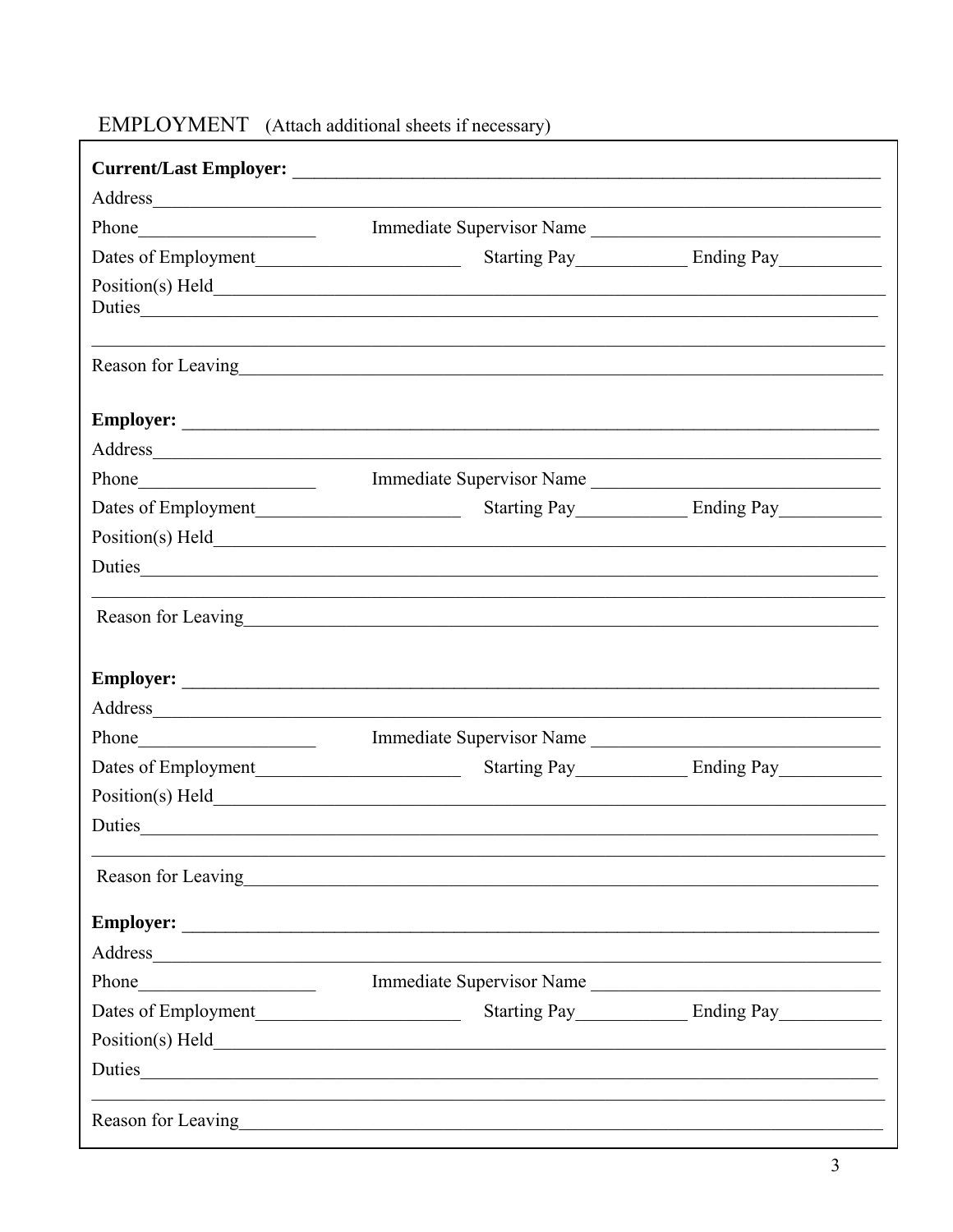| Have you left any gaps of time which are not accounted for? Yes<br><b>No</b><br>If yes, please explain:                                                                                                                                                      |
|--------------------------------------------------------------------------------------------------------------------------------------------------------------------------------------------------------------------------------------------------------------|
|                                                                                                                                                                                                                                                              |
| Yes<br>No<br>Are you currently employed?<br>If yes, may we contact your employer?<br>N <sub>o</sub><br>Yes<br>If no, state reason:                                                                                                                           |
| If you are applying for a position which involves driving of any type, check the types of vehicles                                                                                                                                                           |
| you are qualified through experience or otherwise, to operate:                                                                                                                                                                                               |
| Passenger Car   Light Truck   Heavy Truck or Tractor   Other                                                                                                                                                                                                 |
| Do you own an automobile? Yes<br>N <sub>o</sub>                                                                                                                                                                                                              |
| Do you have auto insurance? Yes<br>$\overline{N_0}$                                                                                                                                                                                                          |
| Has it ever been canceled or renewal refused? Yes No                                                                                                                                                                                                         |
| Have you been involved in an at fault accident in the past three years? Yes                                                                                                                                                                                  |
| Has your driver's license ever been suspended or revoked? Yes<br>No                                                                                                                                                                                          |
| Do you have any Safety Awards for "no accident" driving?<br>Yes                                                                                                                                                                                              |
|                                                                                                                                                                                                                                                              |
| A Motor Vehicle Background check will be conducted on all employees of the City who<br>operate a City vehicle at any time or who use their own vehicle for conducting City<br>business and/or where they receive mileage or use reimbursement from the City. |

### **References:**

List **three** references, not relatives, who are available for contact

| <b>Name</b> | <b>Address</b> | <b>Phone Number</b> |  |
|-------------|----------------|---------------------|--|
|             |                |                     |  |
|             |                |                     |  |
|             |                |                     |  |
|             |                |                     |  |
|             |                |                     |  |
|             |                |                     |  |
|             |                |                     |  |

*SHOULD YOU WISH TO APPLY FOR VETERAN'S PREFERENCE, PLEASE REQUEST AN ADDENDUM TO THIS APPLICATION.*